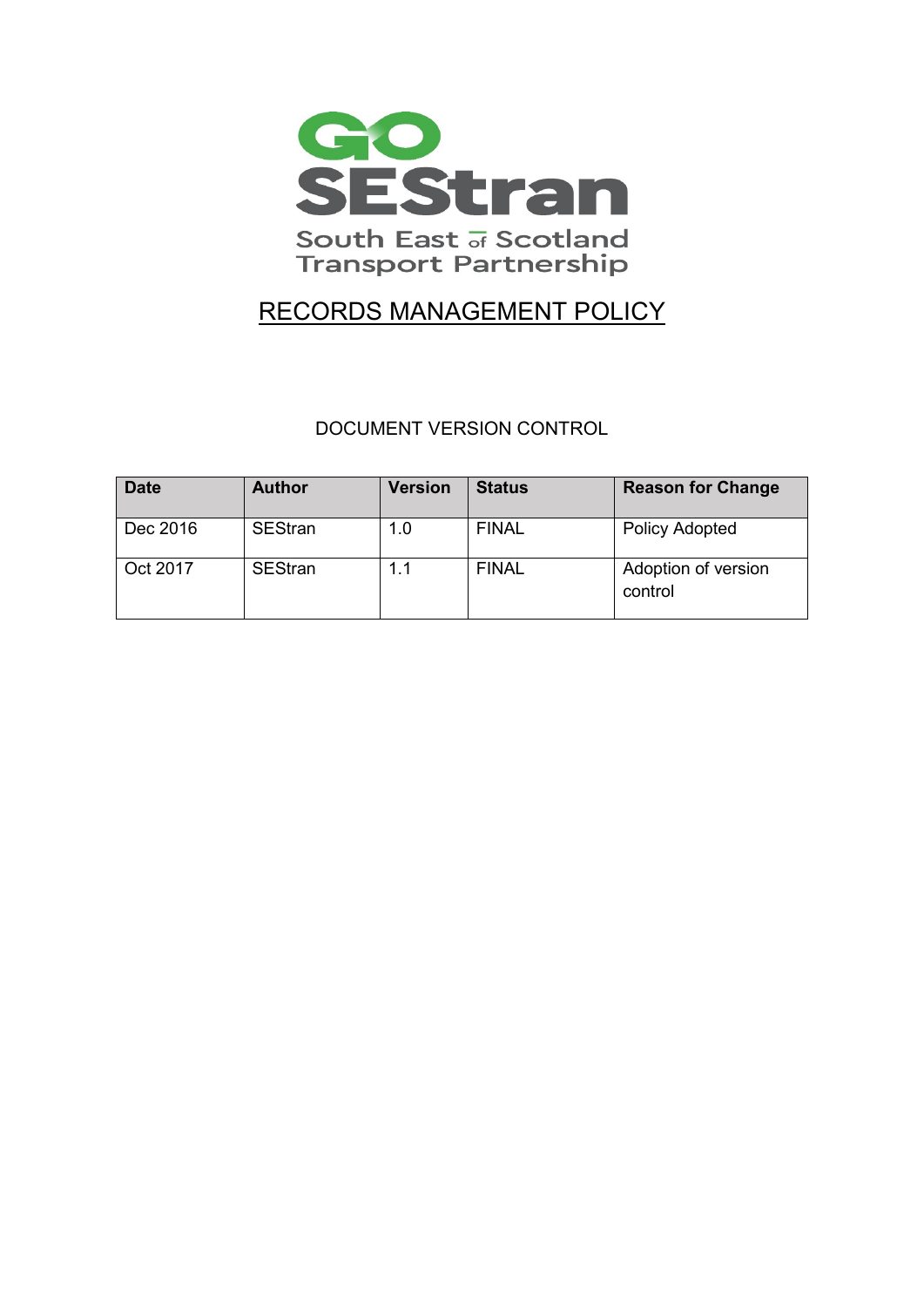## Records Management

### What is Records Management

Records Management is the corporate and professional function of managing records to meet SEStran's needs, promote efficiency and provide legal and financial accountability.

SEStran's Records Management [Policy](http://www.york.ac.uk/records-management/records/policy/) exists to ensure that:

- SEStran's records are fit for purpose
- the right information is created and kept for as long as it is needed
- information is held in an accessible form and manner.
- information is stored, used and protected in accordance with the many requirements of its creators, users, SEStran, the law and regulatory bodies, and;
- cost effectiveness is maintained (in terms of the time spent looking for information, storage and maintenance).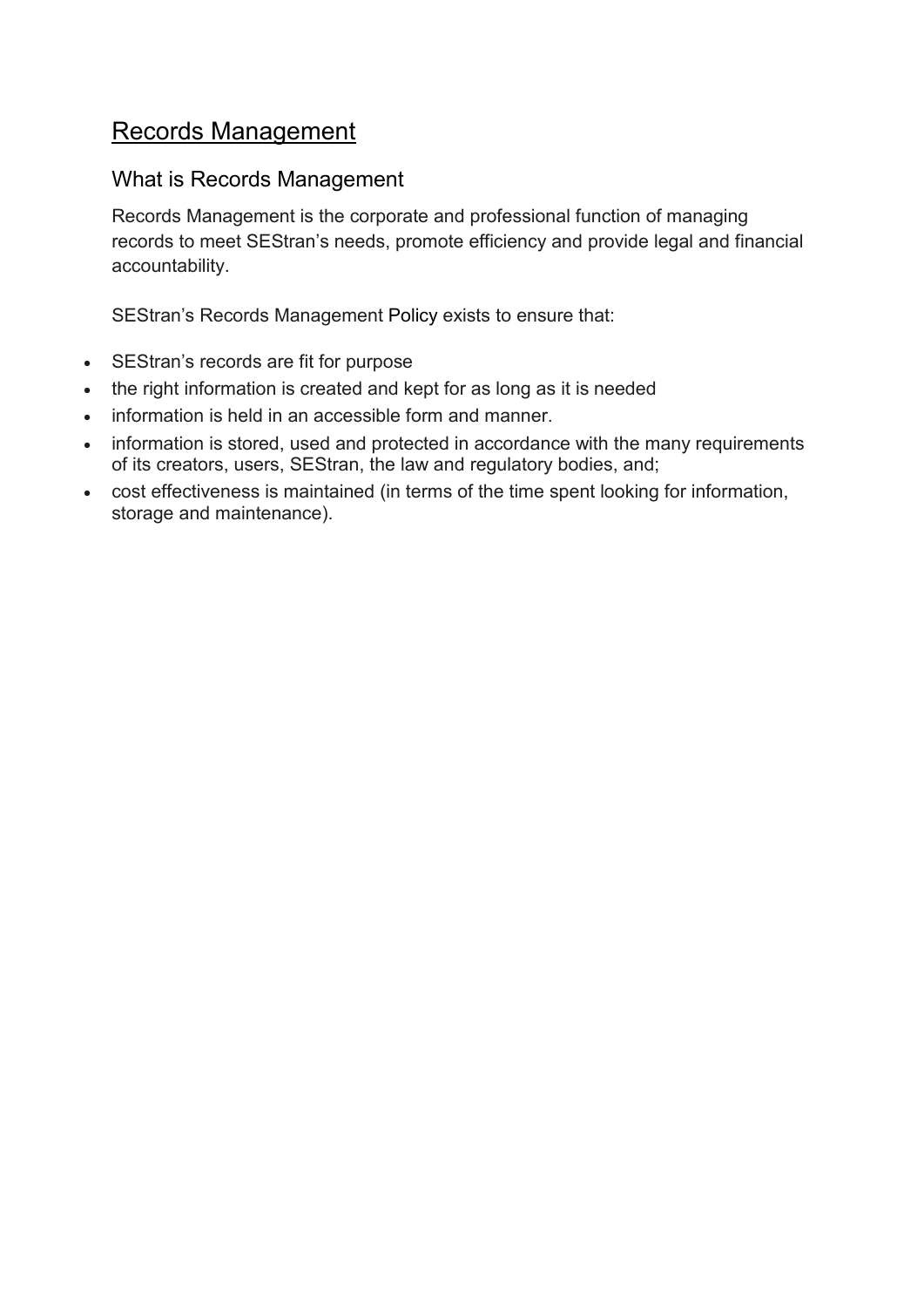## Records Management Policy

SEStran recognises that the efficient management of its records is necessary in order to support its core functions, to comply with its legal and regulatory obligations and to enable the effective management of the organisation.

The policy follows from SEStran's Information Security Policy. Its purpose is to ensure the creation and maintenance of authentic, reliable and useable records, with appropriate evidential characteristics, within SEStran by establishing a framework and accountabilities for records management, through which best practice can be implemented and audited.

### **1. Policy**

**1.1** SEStran will manage records efficiently and systematically, to support operations and meet legislative, regulatory, funding and ethical requirements.

**1.2** Records will be created, maintained and retained in order to provide information about and evidence of SEStran's transactions and activities. Retention schedules will govern the period of time that records will be retained.

**1.3** A small percentage of SEStran's records will be selected, in consultation with the National Records of Scotland Team, for permanent preservation. These records will become part of SEStran's Archive and will provide an enduring record of the conduct of SEStran's functions and business.

**1.4** Records management training is provided to all staff as part of SEStran's employee induction.

**1.5** This document, together with subsidiary policies and implementation documents are available from <http://www.sestranlink/> and define the framework within which records are managed across SEStran.

## **2. Scope**

**2.1** This policy applies to all records in hard copy and electronic format that are created, received and maintained by SEStran staff in the course of carrying out their functions.

**2.2** This policy applies to all records created whether internally or externally-funded, in addition to any contractual record-keeping requirements.

**2.3** This policy is binding on all those who create or use SEStran's records such as staff, Board Members, students, contractors, consultants, visitors and guests of SEStran., whether accessing records from the office or remotely.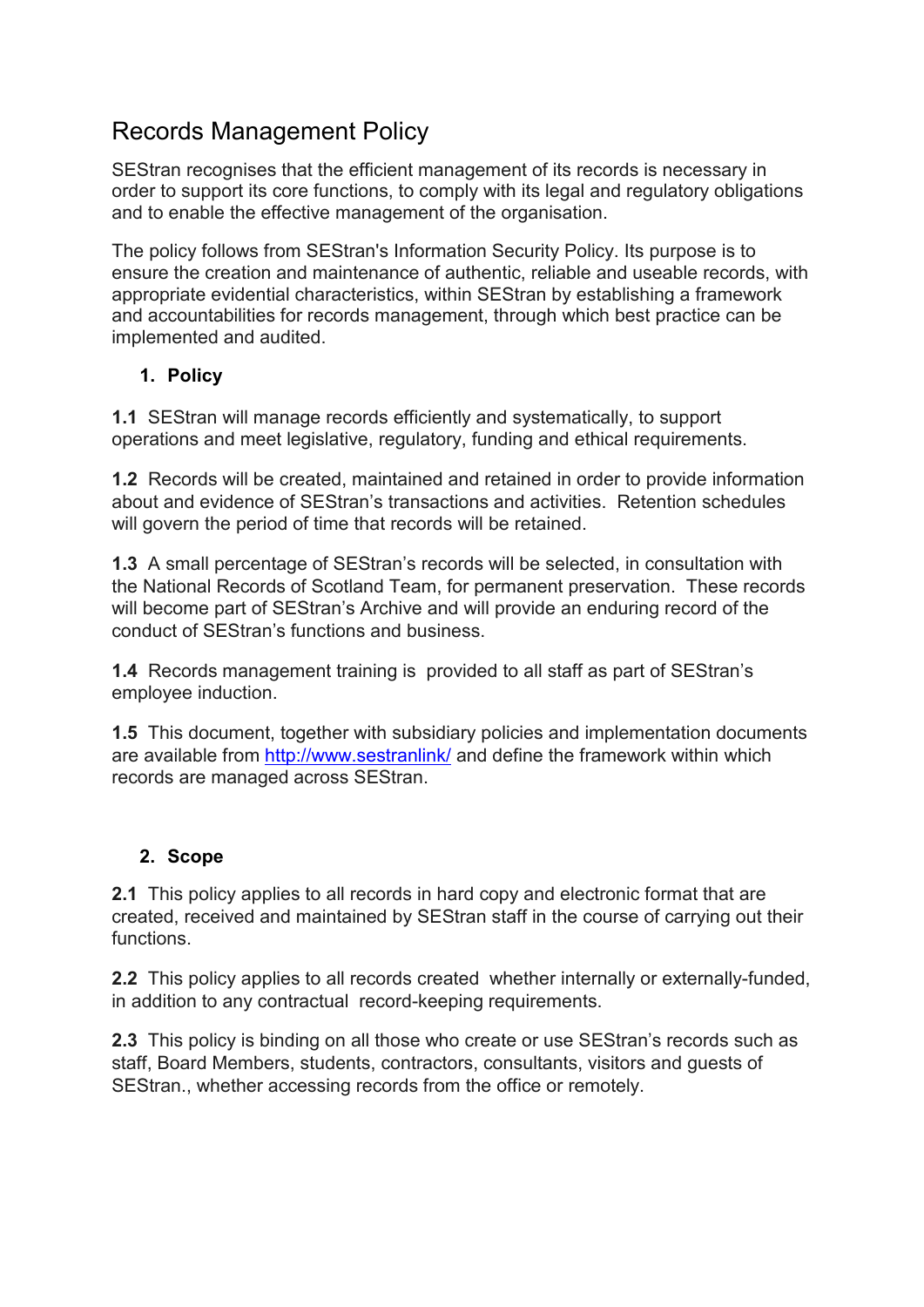### **3. Oversight**

**3.1** The Partnership Director is responsible for records management within SEStran and has the authority to define and implement SEStran-wide records management policies.

**3.2** The Performance & Audit Committee/Partnership Board is responsible for the approval of records management policy..

**3.3** The Partnership Director is responsible for regular policy reviews and monitors the effectiveness of the records management policy across SEStran.

**3.4** SEStran's Office Manager (Records Manager) is responsible for promoting compliance with this policy and for drawing up guidance about good records management practice.

**3.5** SEStran's Records Manager has responsibility for SEStran's Archive.

### **4. Responsibilities**

**4.1** All information users are responsible for creating, maintaining and preserving records to which they have access in accordance with this policy.

**4.2** The Partnership Director, as data owner, is responsible for ensuring that all records in SEStran are managed in conformance with this policy.

**4.3** SEStran Staff, who act in breach of this policy, or who do not act to implement it, may be subject to disciplinary procedures..

#### **5. Policy implementation documents**

**5.1** This document, together with related records management policies are available at: [http://www.](http://www./)**sestran link.**

**5.2** Guidance document - **[Records Management Guidance](http://www.york.ac.uk/records-management/records/policy/records-management-guidance/)** provides context and further information to support implementation of SEStran's Records Management Policy.